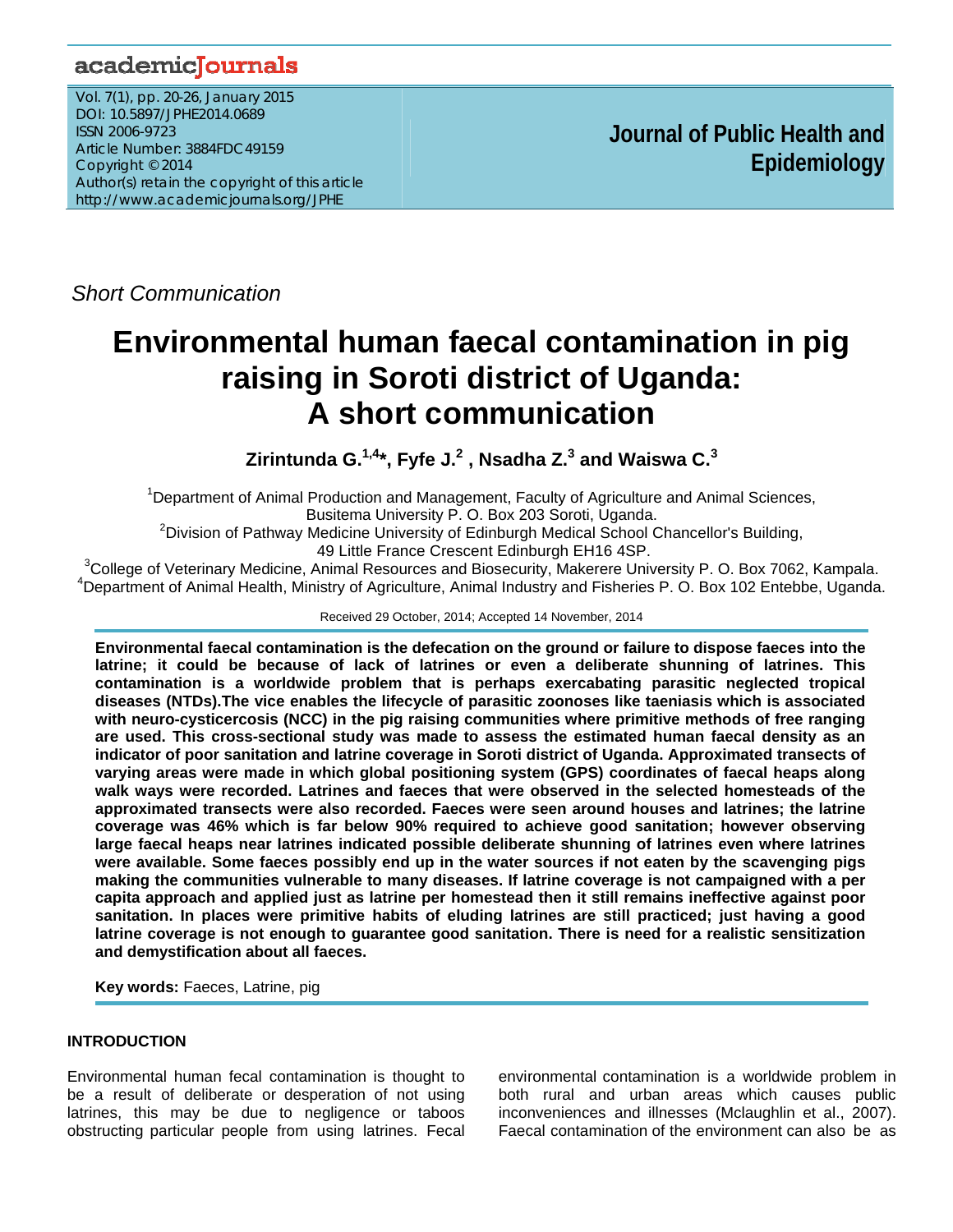a result of flow of latrine/toilet sludge during flooding seasons and when latrines are erected in wetlands. Poor sanitation in swine keeping areas is associated with porcine cysticercosis (Gonzalez et al., 2005). Environmental faecal contamination predisposes the human population to the consumption of *T. solium* eggs in food and water. The infected individuals become carriers and sources of infection by oral-faecal contamination (Antoninks et al., 1999). Poor sanitary conditions such as deficiency of latrines and raising pigs by free ranging methods increase the prevalence of swine cysticercosis. Flowing of sewerage sludge from leaking latrine/toilets are some of the factors that increase swine chances of accessing human faeces. Pigs are not provided with any feeds or are fed on scanty rations and then left to fend for themselves through scavenging. The frequency in which pigs were seen consuming human faeces was slightly different among age groups; it also depended on hierarchical order with the most dominant taking more faeces than the rest (Gonzalez et al., 2005).

The methods of pig keeping in Soroti were not clearly known; however, in case of any human faeces along road sides and in bushes surrounding homesteads roaming pigs could inevitably eat it. The unknown levels of environmental faecal contamination in conjunction with swine roaming might be escalating into taeniasis which is bound to significantly affect the productivity and grade of life of the members of the community by predisposing them to neurocysticercosis (NCC), epilepsy, hepatitis and psychiatric complications. The enterococci which are passed out in faeces are opportunistic pathogens which are responsible for millions of human and animal infections annually (Mululeedhara et al., 2012).

Soroti district is between latitudes (1°15N and 2°00N) and longitudes (33°00E and 33°45E). Soroti district headquarters are at 01°46N, 33°39E (Latitude: 01°7711 and Longitude: 33°6555). The district has a total surface area of  $\text{2262.6 km}^2$  and a land area of 2256.5 km<sup>2</sup> with 70500 households with a population of 367600 (UBOS, 2006). Despite various efforts by NGOs and government to sensitize about having latrines, many people have not listened or the communication has been misunderstood. The influx of North Eastern sometimes overwhelms the sanitation facilities in Soroti district. Environmental sanitation is one of the millennium development goals (MDG) and environmental faecal contamination can spread not only taeniasis but a multitude of other water borne infections.

## **Latrine use**

With increase in human population, treatment and

disposal of human waste is increasing, since human faeces are the main source of diarrheal infections (Quinlan and James, 2009). Making latrines is a simple technology that can be used to control diarrheoa and related cases, but latrine coverage has to reach 90% of a population to have an impact on the community health (McConville, 2003). Some people do not respond to latrine construction and use because of what they call high costs of construction, lack of space and the difficulties of maintaining (McConville, 2003). In many places, children's faeces are considered harmless and therefore not disposed in latrines.

#### **MATERIALS AND METHODS**

A cross-sectional study was done in 2011 to determine the extent of environmental faecal density in the various selected areas by counting and mapping of faecal matter deposits and latrines in selected areas. This was done along paths or any roads and in some homesteads in the selected areas. Though the mapping of faeces along the paths and roads was continuous in the approximated transects; the visiting of homesteads for mapping latrines and faeces was discontinuous. A homestead after every five was selected in urban areas, while only two homesteads were skipped in rural areas because rural areas were more sparsely populated. The coordinates of the faeces and latrines were read from a universal transverse Mercator- global positioning system (UTM-GPS) device after reaching them physically and examining for the case of latrines.

## **RESULTS**

A total of 83 homesteads were sampled in 25 approximated transects that were assumed in the various parts of Soroti district. The coordinates of faeces and latrines in the various selected areas of the study area are summarized as shown in Table 1.

Faeces were found in the homesteads even near latrines; however, the general latrine coverage was 46% (Table 2 and Figure 1), and lack of latrines was more common with rural homesteads. There were unknown reasons for not disposing children's faeces in the latrine. Many households were usually clustered in a single homestead and sharing a single latrine; however, the demography was not captured. most contaminated with human faeces.

## **DISCUSSION**

Areas had varying results possibly because of different people of various lifestyles regarding latrine use and general sanitation. Commensurate latrines or the people were not interested in latrine use. Areas in peri-urban

\*Corresponding author. E-mail: gzerald777@gmail.com.

Author(s) agree that this article remain permanently open access under the terms of the Creative Commons Attribution License 4.0 International License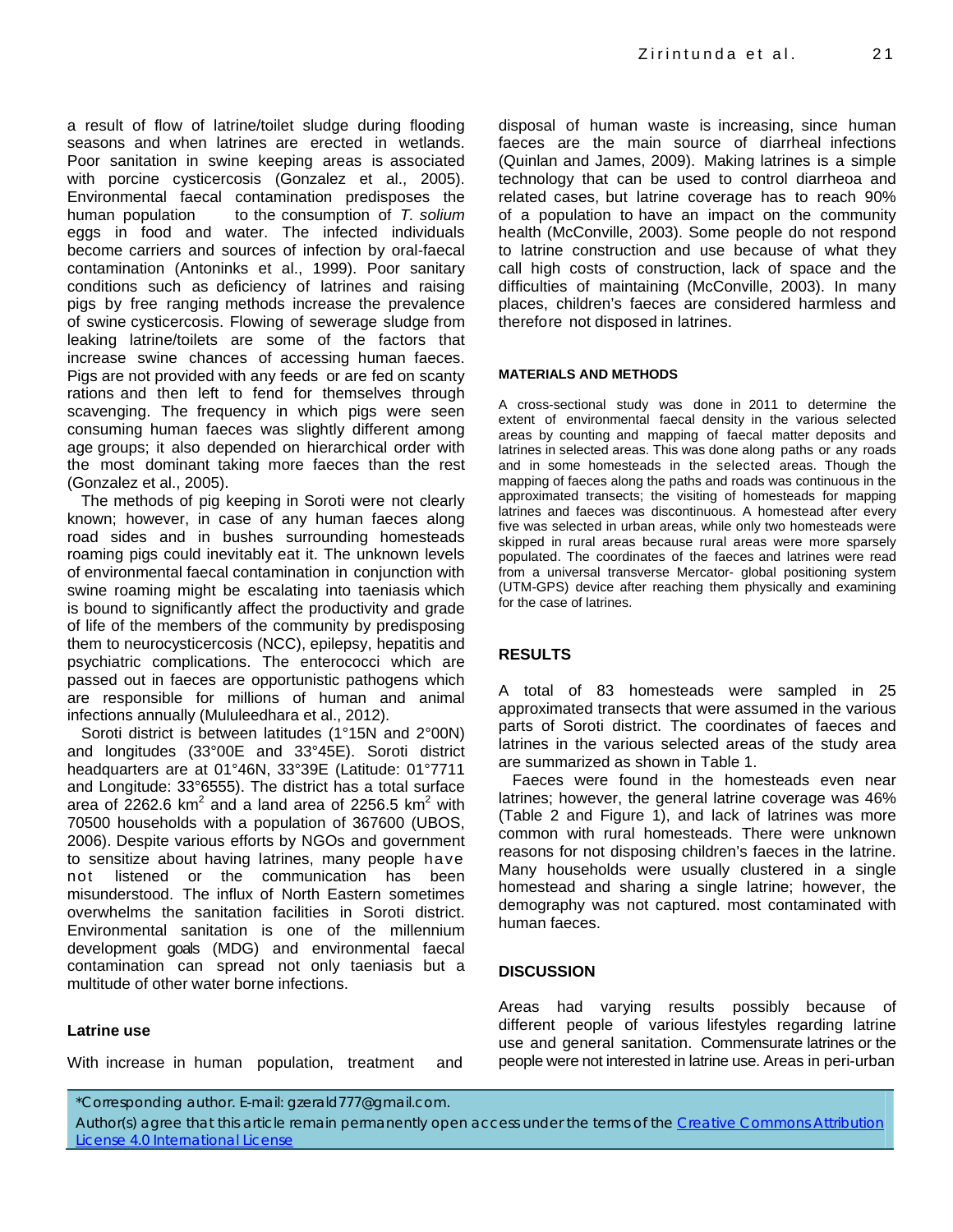**Table 1.** Coordinates of the faeces, latrines in the selected areas.

| <b>Transect No.</b> | <b>Start coordinates</b> | <b>Ended coordinates</b> | <b>Faeces coordinates</b>                | <b>Latrines coordinates</b>                                                                                | <b>Village/Parish/Subcounty</b> |
|---------------------|--------------------------|--------------------------|------------------------------------------|------------------------------------------------------------------------------------------------------------|---------------------------------|
| 1                   | 36N0569415/0199237       |                          | 36N0569462/0199325                       | 36N0569422/0199257<br>36N0569467/0199372                                                                   |                                 |
|                     |                          | 36N0569499/019987        | 36N0569480/0199879                       | 36N0569467/0199613<br>36N0569552/0199891                                                                   | Omadera/Aloet/Arapai            |
| 2                   | 36N0569084/0198793       | 36N0569498/0198139       | 36N0569352/0198287                       | 36N0569003/0198741                                                                                         | Arapai/Arapai/Arapai            |
| 3                   | 360570808/0198188        | 36N0570849/0198717       | 36N0570849/0198209                       | 36N0570759/0198213<br>36N0570865/0198661                                                                   | Aloet /Aloet/Arapai             |
| 4                   | 36N0568219/0188336       | 36N0568342/0187772       | 36N0568329/0187770                       | 36N0568303/0188257<br>36N0568218/0188338<br>36N0568209/0188150<br>36N0568189/0188124<br>36N0568058/0188085 | Pamba/Pamba/WD                  |
| 5                   | 36N0568622/0187731       | 36N0568436/0187017       | 36N0568578/0187704<br>36N0568747/0187118 | 36N0568587/0187697<br>36N0568503/0187553<br>36N0568556/0187367<br>36N0568715/0187131                       | Opiyai A/Ameni/Soroti           |
| 6                   | 36N0573942/0196833       | 36N0574856/0196543       | 36N0574678/0196721                       |                                                                                                            | Angaro/Dokolo/Gweri             |
| 7                   | 36N0574852/0196568       | 36N0574699/0195393       |                                          | 36N0574748/0195968<br>36N0574724/0195460<br>36N0574697/0195339                                             | Angaro/Dokolo/Gweri             |
| 8                   | 36N0574282/0195870       | 36N0574117/0195991       |                                          | 36N0574092/0195944                                                                                         | Angaro/Dokolo/Gweri             |
| 9                   | 36N0566570/0181011       | 36N0566940/0181064       |                                          | 36N0566696/0181011                                                                                         | Asuret/Mukura/Asuret            |
| 10                  | 36N0566594/0180867       | 36N0567438/0180839       |                                          | 36N0566594/0180867<br>36N0567490/0180908                                                                   | Asuret/Mukura/Asuret            |
| 11                  | 36N0567404/0180678       | 36N0566524/0180690       | 36N0567404/0180678                       | 36N0567462/0180671<br>36N0566524/0180688                                                                   | Asuret/Mukura/Asuret            |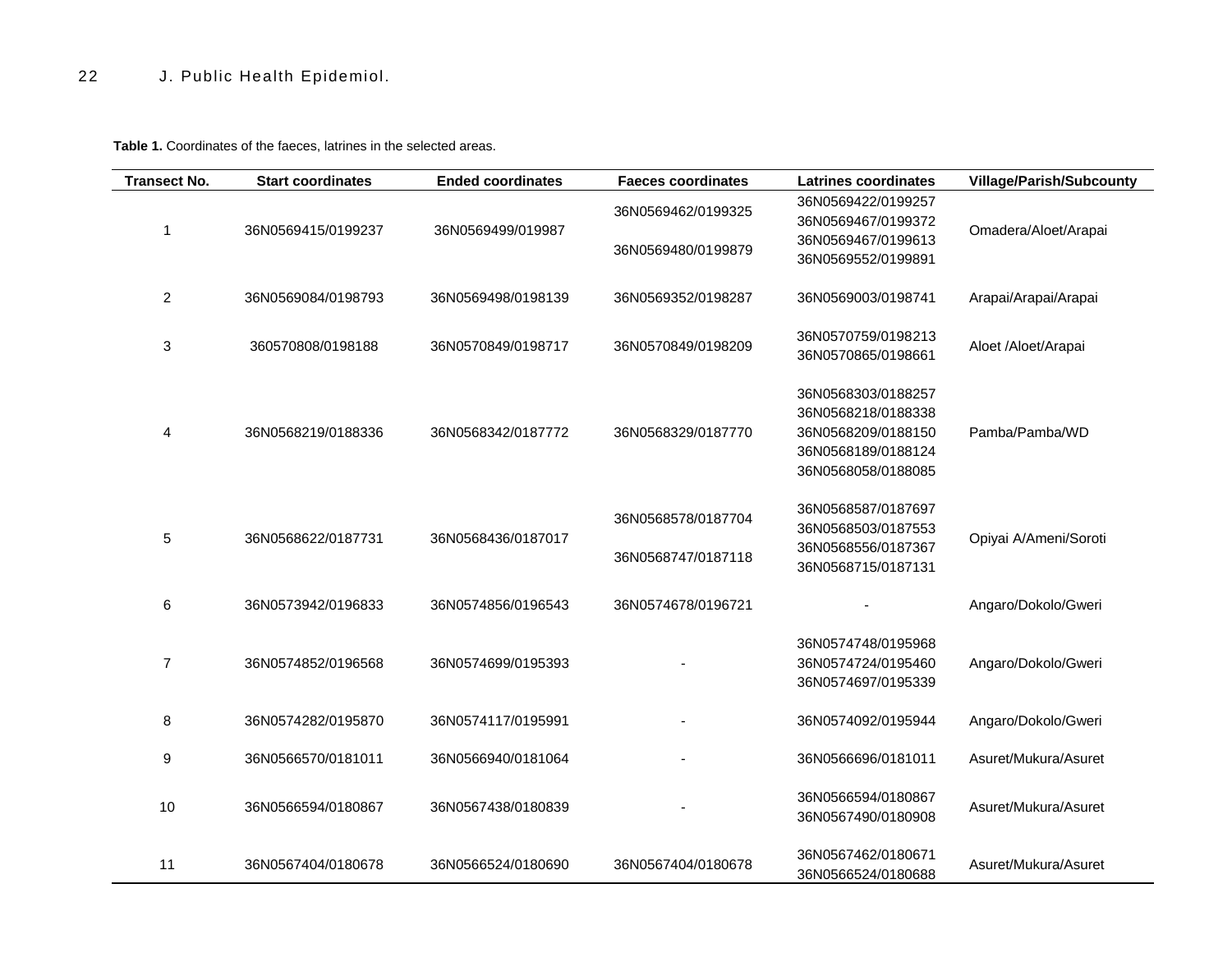**Table 1.** Cont"d.

| 12 | 36N0566532/0190636 | 36N0565809/0191721 | 36N0566035/0191418                                             | 36N0566034/0191398<br>36N0566817/0191719                                             | Asuret/Mukura/Asuret     |
|----|--------------------|--------------------|----------------------------------------------------------------|--------------------------------------------------------------------------------------|--------------------------|
| 13 | 36N0570109/0190041 | 36N0570156/0190046 |                                                                | 36N0570109/0190042<br>36N0570156/0190046<br>36N0570114/0190042                       | Kichinjaji/Kichanjaji/ND |
| 14 | 36N0570359/0197906 | 36N0570371/0197228 | 36N0570356/0197908<br>36N0570313/0197695<br>36N0570295/0197597 | 36N0570290/0197596<br>36N0570344/0197420<br>36N0570367/0197446                       | Aloet/Aloet/Arapai       |
| 15 | 36N0570369/0197228 | 36N0568842/0193396 | 36N0568693/0193345                                             | 36N0568524/0193221<br>36N0568530/0193225<br>36N0568597/0193349<br>36N0568705/0193368 | Asinge/Madera/ND         |
| 16 | 36N0571870/0200588 | 36N0572024/0200873 |                                                                | 36N0572024/0200577<br>36N0571800/0200590                                             | Akaikai/Dakabela/Arapai  |
| 17 | 36N0573810/0200586 | 36N0573392/0198722 | 36N0573407/0198869                                             | 36N0573304/0198814<br>36N0573407/0198869<br>36N0573489/0198746<br>36N0573495/0198796 | Abia/Awaliwali/Gweri     |
| 18 | 36N0573597/0199045 | 36N0574868/0199655 |                                                                |                                                                                      | Amoroto/Awaliwali/Gweri  |
| 19 | 36N0574874/0199659 | 36N0575009/0200566 |                                                                | 36N0574842/0200166                                                                   | Amoroto/Awaliwali/Gweri  |
| 20 | 36N0572910/0198772 | 36N0573065/0198798 |                                                                | 36N0572898/0198793                                                                   | Abia/Awaliwali/Gweri     |
| 21 | 36N0570117/0189980 | 36N0560130/0203077 |                                                                |                                                                                      | Odamasiko/Ojumu/Katine   |
| 22 | 36N0562774/0206388 | 36N0562568/0206836 |                                                                | 36N0562773/0206386<br>36N0562663/0206619                                             | Ogwolo/Olwelai/Katine    |
| 23 | 36N0561837/0210188 | 36N0560871/0211941 |                                                                | 36N0561837/0210188                                                                   | Anyalai A/Palaet/Tubur   |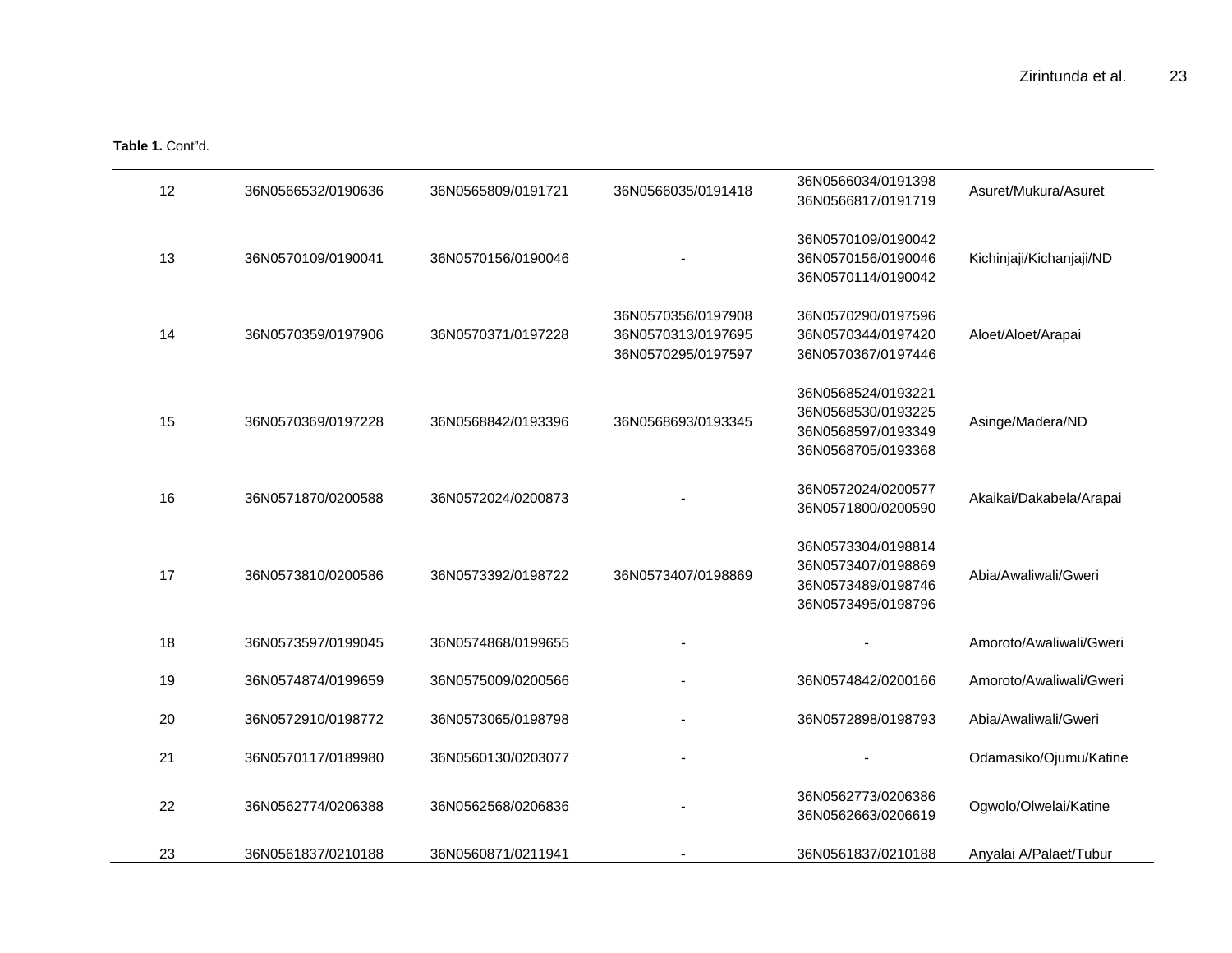**Table 1.** Cont"d

| 24 | 36N0562040/0209544 | 36N0562038/0209546 | $\overline{\phantom{0}}$ |                         |
|----|--------------------|--------------------|--------------------------|-------------------------|
|    |                    |                    | 36N0560543/0212458       |                         |
|    |                    |                    | 36N0567832/0188804       |                         |
| 25 | 36N0567832/0188804 | 36N0567750/0189489 | 36N0567910/0188832       | Sq/CW/Eastern Division. |
|    |                    |                    | 36N0567668/0189243       |                         |
|    |                    |                    | 36N0567750/0189489       |                         |
|    |                    |                    |                          |                         |

WD: Western division, ND: northern division, Sq: senior quarters, CW: central ward.

and urban areas they had latrines, but there was faecal littering possibly because on latrine per capita basis, the latrines were not enough.

#### **Latrine coverage**

The observed latrine coverage of 46% (Table 2 and Figure 1) was very low and indicates that there were many people defecating on the open grounds, yet some latrines still lacked walls and roofs and could only be used at night. For good sanitation, latrine coverage should reach the minimum of 90% (McConville, 2003). However, for effective sanitation, latrine coverage per se still remains implausible unless per capita latrine coverage is considered because of the varying population densities. Although the urban and periurban areas had more latrines per square kilometer, they were not proportional to the population densities and this could have led to faecal littering. In some cases latrines existed but people opted to defecate not in the latrine but around, because of unknown reasons possibly because of negative myths or the rooms were too small for some people to fit in. Therefore, even with recommended latrine coverage, it is possible for scavenging pigs to be vulnerable to cysticercosis.

#### **Disposal of children's faeces into latrines**

Across Uganda many cultures discourage throwing children's faeces into the latrine and instead just throw in bushes or dump on dust bins if any attempts to dispose are made at all. The findings made us to presuppose a tendency to assume children's faeces not as unsafe as for adults and this makes faeces to enter the food or water cycle. Hepatitis A and amoebiasis is said to be spread by fecal contamination of food or water (Cuthbert, 2001; Fiore, 2004); no wonder the diseases are prevalent in Soroti district, although the levels are not known. Most children's faeces and other undisposed faeces are possibly eaten by scavenging swine or could end up in the community water bodies (McQuaig et al., 2006; Fawell and Nieuwenhuijsen, 2003). Environmental fecal littering can lead to contamination of even underground water sources with human enteric viruses (Gibson et al., 2011; Touron et al., 2007; Sinton et al., 1998; Ottoson and Stenstrom, 2003). More study is needed to estimate the prevalence of all diseases related to sanitation in Soroti district.

#### **Faecal density**

Intherural Soroti, the householdswere traditionally

crowded in one homestead having distant neighborhoods with insufficient or zero latrine facilities (Table 2). The sparse distribution of the human population in the rural areas makes people too lax to construct latrines. Markets places have underestimated the requirement for the latrine facilities and their charges are perceived as expensive while others have no latrine facility at all. Travelers are accustomed to stopping on the roadsides for helping themselves and no public toilets have been constructed on the roadsides with resultant faeces littered all over the environment. Other factors identified as major reasons for human faecal littering include the rampant alcoholism as drunkards are usually careless or incapable of reaching the latrines; also upcoming kindergarten school facilities in the villages without Latrines.

The general latrine coverage was far lower than that required to control disease and therefore the communities are either having subclinical diseases or are at risk of the various diseases of poor sanitation that just having latrines per se can affect sanitation or the prevalence of porcine cysticercosis unless the habit of latrine use is adopted. There is still deliberate ignoring of latrines by adults and not disposing children's faeces into latrines. A holistic sensitization is needed not only in Soroti but in most communities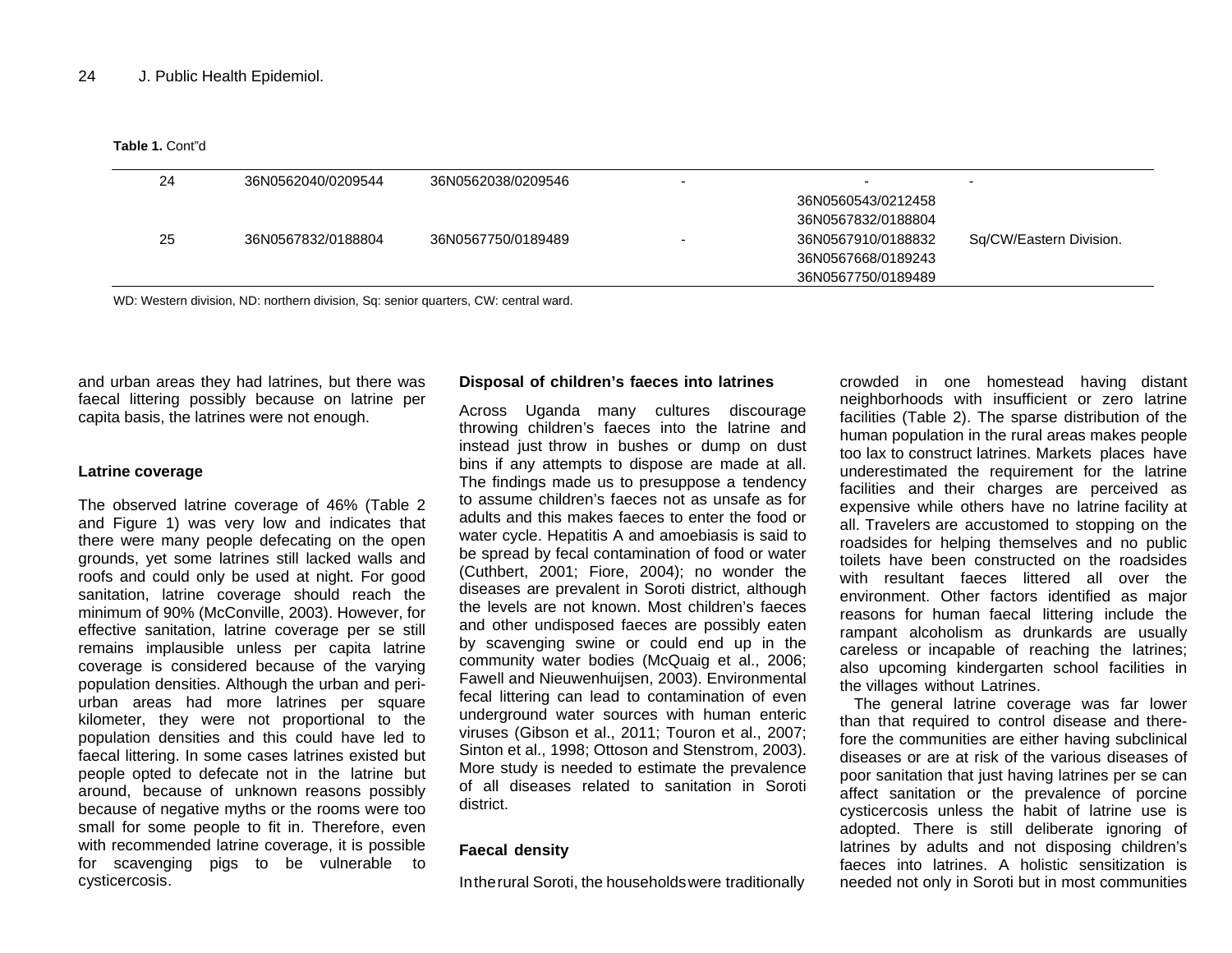**Table 2.** Selected homesteads and status of having or lacking latrines.

**Table 2.** Cont'd.

|                                                                                                                                                                       |                           |                              | 13     | $\mathbf{1}$                                                                                                                                                                                                                                                                                                                                                                                                                                                                                                                                                                                                                                                                                                                                                                                                                                                                                                                                                                                                                                                                                                                                                                                                                                                                                                                                                                  | $\mathsf{No}$                                                                                         |  |
|-----------------------------------------------------------------------------------------------------------------------------------------------------------------------|---------------------------|------------------------------|--------|-------------------------------------------------------------------------------------------------------------------------------------------------------------------------------------------------------------------------------------------------------------------------------------------------------------------------------------------------------------------------------------------------------------------------------------------------------------------------------------------------------------------------------------------------------------------------------------------------------------------------------------------------------------------------------------------------------------------------------------------------------------------------------------------------------------------------------------------------------------------------------------------------------------------------------------------------------------------------------------------------------------------------------------------------------------------------------------------------------------------------------------------------------------------------------------------------------------------------------------------------------------------------------------------------------------------------------------------------------------------------------|-------------------------------------------------------------------------------------------------------|--|
|                                                                                                                                                                       | Homestead No.             | <b>Have Latrine?</b>         |        |                                                                                                                                                                                                                                                                                                                                                                                                                                                                                                                                                                                                                                                                                                                                                                                                                                                                                                                                                                                                                                                                                                                                                                                                                                                                                                                                                                               |                                                                                                       |  |
|                                                                                                                                                                       | $\mathbf{1}$              | Yes                          |        |                                                                                                                                                                                                                                                                                                                                                                                                                                                                                                                                                                                                                                                                                                                                                                                                                                                                                                                                                                                                                                                                                                                                                                                                                                                                                                                                                                               |                                                                                                       |  |
|                                                                                                                                                                       | $\boldsymbol{2}$          | Yes                          |        |                                                                                                                                                                                                                                                                                                                                                                                                                                                                                                                                                                                                                                                                                                                                                                                                                                                                                                                                                                                                                                                                                                                                                                                                                                                                                                                                                                               |                                                                                                       |  |
|                                                                                                                                                                       | $\mathbf{3}$              | $\mathsf{No}$                |        |                                                                                                                                                                                                                                                                                                                                                                                                                                                                                                                                                                                                                                                                                                                                                                                                                                                                                                                                                                                                                                                                                                                                                                                                                                                                                                                                                                               |                                                                                                       |  |
|                                                                                                                                                                       | $\overline{\mathbf{4}}$   | Yes                          | 14     |                                                                                                                                                                                                                                                                                                                                                                                                                                                                                                                                                                                                                                                                                                                                                                                                                                                                                                                                                                                                                                                                                                                                                                                                                                                                                                                                                                               |                                                                                                       |  |
|                                                                                                                                                                       |                           |                              |        |                                                                                                                                                                                                                                                                                                                                                                                                                                                                                                                                                                                                                                                                                                                                                                                                                                                                                                                                                                                                                                                                                                                                                                                                                                                                                                                                                                               |                                                                                                       |  |
|                                                                                                                                                                       | $\mathbf{1}$              | $\operatorname{\mathsf{No}}$ |        |                                                                                                                                                                                                                                                                                                                                                                                                                                                                                                                                                                                                                                                                                                                                                                                                                                                                                                                                                                                                                                                                                                                                                                                                                                                                                                                                                                               |                                                                                                       |  |
|                                                                                                                                                                       | $\boldsymbol{2}$          | $\mathsf{No}$                |        |                                                                                                                                                                                                                                                                                                                                                                                                                                                                                                                                                                                                                                                                                                                                                                                                                                                                                                                                                                                                                                                                                                                                                                                                                                                                                                                                                                               |                                                                                                       |  |
|                                                                                                                                                                       | $\mathsf 3$               | $\operatorname{\mathsf{No}}$ |        |                                                                                                                                                                                                                                                                                                                                                                                                                                                                                                                                                                                                                                                                                                                                                                                                                                                                                                                                                                                                                                                                                                                                                                                                                                                                                                                                                                               |                                                                                                       |  |
|                                                                                                                                                                       | $\overline{\mathbf{4}}$   | Yes                          | 15     |                                                                                                                                                                                                                                                                                                                                                                                                                                                                                                                                                                                                                                                                                                                                                                                                                                                                                                                                                                                                                                                                                                                                                                                                                                                                                                                                                                               |                                                                                                       |  |
|                                                                                                                                                                       | $\mathbf{1}$              | Yes                          |        |                                                                                                                                                                                                                                                                                                                                                                                                                                                                                                                                                                                                                                                                                                                                                                                                                                                                                                                                                                                                                                                                                                                                                                                                                                                                                                                                                                               |                                                                                                       |  |
|                                                                                                                                                                       | $\overline{\mathbf{c}}$   | Yes                          |        |                                                                                                                                                                                                                                                                                                                                                                                                                                                                                                                                                                                                                                                                                                                                                                                                                                                                                                                                                                                                                                                                                                                                                                                                                                                                                                                                                                               |                                                                                                       |  |
| $\ensuremath{\mathsf{3}}$                                                                                                                                             |                           |                              |        |                                                                                                                                                                                                                                                                                                                                                                                                                                                                                                                                                                                                                                                                                                                                                                                                                                                                                                                                                                                                                                                                                                                                                                                                                                                                                                                                                                               |                                                                                                       |  |
|                                                                                                                                                                       | 3                         | $\mathsf{No}$                | $16\,$ |                                                                                                                                                                                                                                                                                                                                                                                                                                                                                                                                                                                                                                                                                                                                                                                                                                                                                                                                                                                                                                                                                                                                                                                                                                                                                                                                                                               |                                                                                                       |  |
|                                                                                                                                                                       | 4                         | $\mathsf{No}$                |        | $\sqrt{2}$<br>$\mathsf{No}$<br>$\mathbf{1}$<br>$\sqrt{2}$<br>$\mathsf{No}$<br>$\ensuremath{\mathsf{3}}$<br>No<br>$\overline{\mathbf{4}}$<br>$\mathbf 5$<br>$\operatorname{\mathsf{No}}$<br>$\mathbf{1}$<br>$\boldsymbol{2}$<br>$\mathsf 3$<br>$\mathsf{No}$<br>$\overline{4}$<br>$\mathsf{No}$<br>$\mathbf 1$<br>$\mathsf{No}$<br>$\boldsymbol{2}$<br>$\operatorname{\mathsf{No}}$<br>$\mathbf{1}$<br>$\boldsymbol{2}$<br>$\mathsf 3$<br>$\overline{\mathbf{4}}$<br>$\mathsf{No}$<br>$\mathbf{1}$<br>$\boldsymbol{2}$<br>$\mathsf{No}$<br>$\ensuremath{\mathsf{3}}$<br>$\mathsf{No}$<br>$\overline{\mathbf{4}}$<br>$\mathsf{No}$<br>$\mathsf{No}$<br>$\mathbf{1}$<br>$\boldsymbol{2}$<br>$\mathsf 3$<br>$\mathbf{1}$<br>$\mathbf 2$<br>$\mathsf{No}$<br>$\mathsf 3$<br>$\mathsf{No}$<br>$\operatorname{\mathsf{No}}$<br>$\mathbf{1}$<br>$\boldsymbol{2}$<br>$\operatorname{\mathsf{No}}$<br>$\mathsf 3$<br>$\operatorname{\mathsf{No}}$<br>$\overline{\mathbf{4}}$<br>$\operatorname{\mathsf{No}}$<br>$\mathbf{1}$<br>$\boldsymbol{2}$<br>$\operatorname{\mathsf{No}}$<br>$\ensuremath{\mathsf{3}}$<br>$\mathsf{No}$<br>$\mathbf{1}$<br>$\boldsymbol{2}$<br>$\operatorname{\mathsf{No}}$<br>$\ensuremath{\mathsf{3}}$<br>${\sf No}$<br>$\overline{\mathbf{4}}$<br>$\operatorname{\mathsf{No}}$<br>$\mathbf{1}$<br>$\mathbf 2$<br>$\operatorname{\mathsf{No}}$<br>$\mathbf{1}$ |                                                                                                       |  |
|                                                                                                                                                                       | $\mathbf{1}$              | Yes                          |        |                                                                                                                                                                                                                                                                                                                                                                                                                                                                                                                                                                                                                                                                                                                                                                                                                                                                                                                                                                                                                                                                                                                                                                                                                                                                                                                                                                               |                                                                                                       |  |
|                                                                                                                                                                       | $\overline{c}$            | Yes                          |        |                                                                                                                                                                                                                                                                                                                                                                                                                                                                                                                                                                                                                                                                                                                                                                                                                                                                                                                                                                                                                                                                                                                                                                                                                                                                                                                                                                               |                                                                                                       |  |
| <b>Transect No.</b><br>$\mathbf{1}$<br>$\sqrt{2}$<br>$\overline{4}$<br>$\sqrt{5}$<br>$\,6\,$<br>$\boldsymbol{7}$<br>$\bf 8$<br>$\boldsymbol{9}$<br>$10$<br>11<br>$12$ | $\mathsf 3$               | Yes                          | $17\,$ |                                                                                                                                                                                                                                                                                                                                                                                                                                                                                                                                                                                                                                                                                                                                                                                                                                                                                                                                                                                                                                                                                                                                                                                                                                                                                                                                                                               |                                                                                                       |  |
|                                                                                                                                                                       | 4                         | $\operatorname{\mathsf{No}}$ |        |                                                                                                                                                                                                                                                                                                                                                                                                                                                                                                                                                                                                                                                                                                                                                                                                                                                                                                                                                                                                                                                                                                                                                                                                                                                                                                                                                                               |                                                                                                       |  |
|                                                                                                                                                                       |                           |                              |        |                                                                                                                                                                                                                                                                                                                                                                                                                                                                                                                                                                                                                                                                                                                                                                                                                                                                                                                                                                                                                                                                                                                                                                                                                                                                                                                                                                               | Yes<br>Yes<br>Yes<br>Yes<br>Yes<br>Yes<br>Yes<br>Yes<br>Yes<br>Yes<br>Yes<br>Yes<br>Yes<br>Yes<br>Yes |  |
|                                                                                                                                                                       | $\mathbf{1}$              | Yes                          |        |                                                                                                                                                                                                                                                                                                                                                                                                                                                                                                                                                                                                                                                                                                                                                                                                                                                                                                                                                                                                                                                                                                                                                                                                                                                                                                                                                                               |                                                                                                       |  |
|                                                                                                                                                                       | $\overline{c}$            | $\operatorname{\mathsf{No}}$ |        |                                                                                                                                                                                                                                                                                                                                                                                                                                                                                                                                                                                                                                                                                                                                                                                                                                                                                                                                                                                                                                                                                                                                                                                                                                                                                                                                                                               |                                                                                                       |  |
|                                                                                                                                                                       | 3                         | Yes                          | $18\,$ |                                                                                                                                                                                                                                                                                                                                                                                                                                                                                                                                                                                                                                                                                                                                                                                                                                                                                                                                                                                                                                                                                                                                                                                                                                                                                                                                                                               |                                                                                                       |  |
|                                                                                                                                                                       | 4                         | Yes                          |        |                                                                                                                                                                                                                                                                                                                                                                                                                                                                                                                                                                                                                                                                                                                                                                                                                                                                                                                                                                                                                                                                                                                                                                                                                                                                                                                                                                               |                                                                                                       |  |
|                                                                                                                                                                       | 5                         | $\mathsf{No}$                |        |                                                                                                                                                                                                                                                                                                                                                                                                                                                                                                                                                                                                                                                                                                                                                                                                                                                                                                                                                                                                                                                                                                                                                                                                                                                                                                                                                                               |                                                                                                       |  |
|                                                                                                                                                                       | $\,6$                     | Yes                          |        |                                                                                                                                                                                                                                                                                                                                                                                                                                                                                                                                                                                                                                                                                                                                                                                                                                                                                                                                                                                                                                                                                                                                                                                                                                                                                                                                                                               |                                                                                                       |  |
|                                                                                                                                                                       |                           |                              | 19     |                                                                                                                                                                                                                                                                                                                                                                                                                                                                                                                                                                                                                                                                                                                                                                                                                                                                                                                                                                                                                                                                                                                                                                                                                                                                                                                                                                               |                                                                                                       |  |
|                                                                                                                                                                       | $\mathbf{1}$              | $\operatorname{\mathsf{No}}$ |        |                                                                                                                                                                                                                                                                                                                                                                                                                                                                                                                                                                                                                                                                                                                                                                                                                                                                                                                                                                                                                                                                                                                                                                                                                                                                                                                                                                               |                                                                                                       |  |
|                                                                                                                                                                       |                           |                              |        |                                                                                                                                                                                                                                                                                                                                                                                                                                                                                                                                                                                                                                                                                                                                                                                                                                                                                                                                                                                                                                                                                                                                                                                                                                                                                                                                                                               |                                                                                                       |  |
|                                                                                                                                                                       | $\mathbf{1}$              | $\operatorname{\mathsf{No}}$ |        |                                                                                                                                                                                                                                                                                                                                                                                                                                                                                                                                                                                                                                                                                                                                                                                                                                                                                                                                                                                                                                                                                                                                                                                                                                                                                                                                                                               |                                                                                                       |  |
|                                                                                                                                                                       | $\overline{\mathbf{c}}$   | $\operatorname{\mathsf{No}}$ | $20\,$ |                                                                                                                                                                                                                                                                                                                                                                                                                                                                                                                                                                                                                                                                                                                                                                                                                                                                                                                                                                                                                                                                                                                                                                                                                                                                                                                                                                               |                                                                                                       |  |
|                                                                                                                                                                       | $\ensuremath{\mathsf{3}}$ | Yes                          |        |                                                                                                                                                                                                                                                                                                                                                                                                                                                                                                                                                                                                                                                                                                                                                                                                                                                                                                                                                                                                                                                                                                                                                                                                                                                                                                                                                                               |                                                                                                       |  |
|                                                                                                                                                                       | $\overline{\mathbf{4}}$   | Yes                          |        |                                                                                                                                                                                                                                                                                                                                                                                                                                                                                                                                                                                                                                                                                                                                                                                                                                                                                                                                                                                                                                                                                                                                                                                                                                                                                                                                                                               |                                                                                                       |  |
|                                                                                                                                                                       |                           |                              |        |                                                                                                                                                                                                                                                                                                                                                                                                                                                                                                                                                                                                                                                                                                                                                                                                                                                                                                                                                                                                                                                                                                                                                                                                                                                                                                                                                                               |                                                                                                       |  |
|                                                                                                                                                                       | $\mathbf{1}$              | $\mathsf{No}$                | 21     |                                                                                                                                                                                                                                                                                                                                                                                                                                                                                                                                                                                                                                                                                                                                                                                                                                                                                                                                                                                                                                                                                                                                                                                                                                                                                                                                                                               |                                                                                                       |  |
|                                                                                                                                                                       | $\overline{c}$            | Yes                          |        |                                                                                                                                                                                                                                                                                                                                                                                                                                                                                                                                                                                                                                                                                                                                                                                                                                                                                                                                                                                                                                                                                                                                                                                                                                                                                                                                                                               |                                                                                                       |  |
|                                                                                                                                                                       |                           |                              |        |                                                                                                                                                                                                                                                                                                                                                                                                                                                                                                                                                                                                                                                                                                                                                                                                                                                                                                                                                                                                                                                                                                                                                                                                                                                                                                                                                                               |                                                                                                       |  |
|                                                                                                                                                                       | $\mathbf{1}$              | Yes                          |        |                                                                                                                                                                                                                                                                                                                                                                                                                                                                                                                                                                                                                                                                                                                                                                                                                                                                                                                                                                                                                                                                                                                                                                                                                                                                                                                                                                               |                                                                                                       |  |
|                                                                                                                                                                       | $\overline{c}$            | $\operatorname{\mathsf{No}}$ |        |                                                                                                                                                                                                                                                                                                                                                                                                                                                                                                                                                                                                                                                                                                                                                                                                                                                                                                                                                                                                                                                                                                                                                                                                                                                                                                                                                                               |                                                                                                       |  |
|                                                                                                                                                                       | 3                         | $\operatorname{\mathsf{No}}$ | 22     |                                                                                                                                                                                                                                                                                                                                                                                                                                                                                                                                                                                                                                                                                                                                                                                                                                                                                                                                                                                                                                                                                                                                                                                                                                                                                                                                                                               |                                                                                                       |  |
|                                                                                                                                                                       |                           |                              |        |                                                                                                                                                                                                                                                                                                                                                                                                                                                                                                                                                                                                                                                                                                                                                                                                                                                                                                                                                                                                                                                                                                                                                                                                                                                                                                                                                                               |                                                                                                       |  |
|                                                                                                                                                                       | $\mathbf{1}$              | $\mathsf{No}$                |        |                                                                                                                                                                                                                                                                                                                                                                                                                                                                                                                                                                                                                                                                                                                                                                                                                                                                                                                                                                                                                                                                                                                                                                                                                                                                                                                                                                               |                                                                                                       |  |
|                                                                                                                                                                       | $\mathbf 2$               | Yes                          |        |                                                                                                                                                                                                                                                                                                                                                                                                                                                                                                                                                                                                                                                                                                                                                                                                                                                                                                                                                                                                                                                                                                                                                                                                                                                                                                                                                                               |                                                                                                       |  |
|                                                                                                                                                                       | $\mathbf{3}$              | $\operatorname{\mathsf{No}}$ | 23     |                                                                                                                                                                                                                                                                                                                                                                                                                                                                                                                                                                                                                                                                                                                                                                                                                                                                                                                                                                                                                                                                                                                                                                                                                                                                                                                                                                               |                                                                                                       |  |
|                                                                                                                                                                       | $\overline{\mathbf{4}}$   | $\operatorname{\mathsf{No}}$ |        |                                                                                                                                                                                                                                                                                                                                                                                                                                                                                                                                                                                                                                                                                                                                                                                                                                                                                                                                                                                                                                                                                                                                                                                                                                                                                                                                                                               |                                                                                                       |  |
|                                                                                                                                                                       |                           |                              |        |                                                                                                                                                                                                                                                                                                                                                                                                                                                                                                                                                                                                                                                                                                                                                                                                                                                                                                                                                                                                                                                                                                                                                                                                                                                                                                                                                                               |                                                                                                       |  |
|                                                                                                                                                                       | $\mathbf{1}$              | Yes                          |        |                                                                                                                                                                                                                                                                                                                                                                                                                                                                                                                                                                                                                                                                                                                                                                                                                                                                                                                                                                                                                                                                                                                                                                                                                                                                                                                                                                               |                                                                                                       |  |
|                                                                                                                                                                       | $\overline{\mathbf{c}}$   | Yes                          | 24     |                                                                                                                                                                                                                                                                                                                                                                                                                                                                                                                                                                                                                                                                                                                                                                                                                                                                                                                                                                                                                                                                                                                                                                                                                                                                                                                                                                               |                                                                                                       |  |
|                                                                                                                                                                       | 3                         | Yes                          |        |                                                                                                                                                                                                                                                                                                                                                                                                                                                                                                                                                                                                                                                                                                                                                                                                                                                                                                                                                                                                                                                                                                                                                                                                                                                                                                                                                                               |                                                                                                       |  |
|                                                                                                                                                                       |                           |                              | 25     |                                                                                                                                                                                                                                                                                                                                                                                                                                                                                                                                                                                                                                                                                                                                                                                                                                                                                                                                                                                                                                                                                                                                                                                                                                                                                                                                                                               |                                                                                                       |  |
|                                                                                                                                                                       | $\mathbf{1}$              | Yes                          |        |                                                                                                                                                                                                                                                                                                                                                                                                                                                                                                                                                                                                                                                                                                                                                                                                                                                                                                                                                                                                                                                                                                                                                                                                                                                                                                                                                                               |                                                                                                       |  |
|                                                                                                                                                                       | $\overline{c}$            | Yes                          |        |                                                                                                                                                                                                                                                                                                                                                                                                                                                                                                                                                                                                                                                                                                                                                                                                                                                                                                                                                                                                                                                                                                                                                                                                                                                                                                                                                                               |                                                                                                       |  |